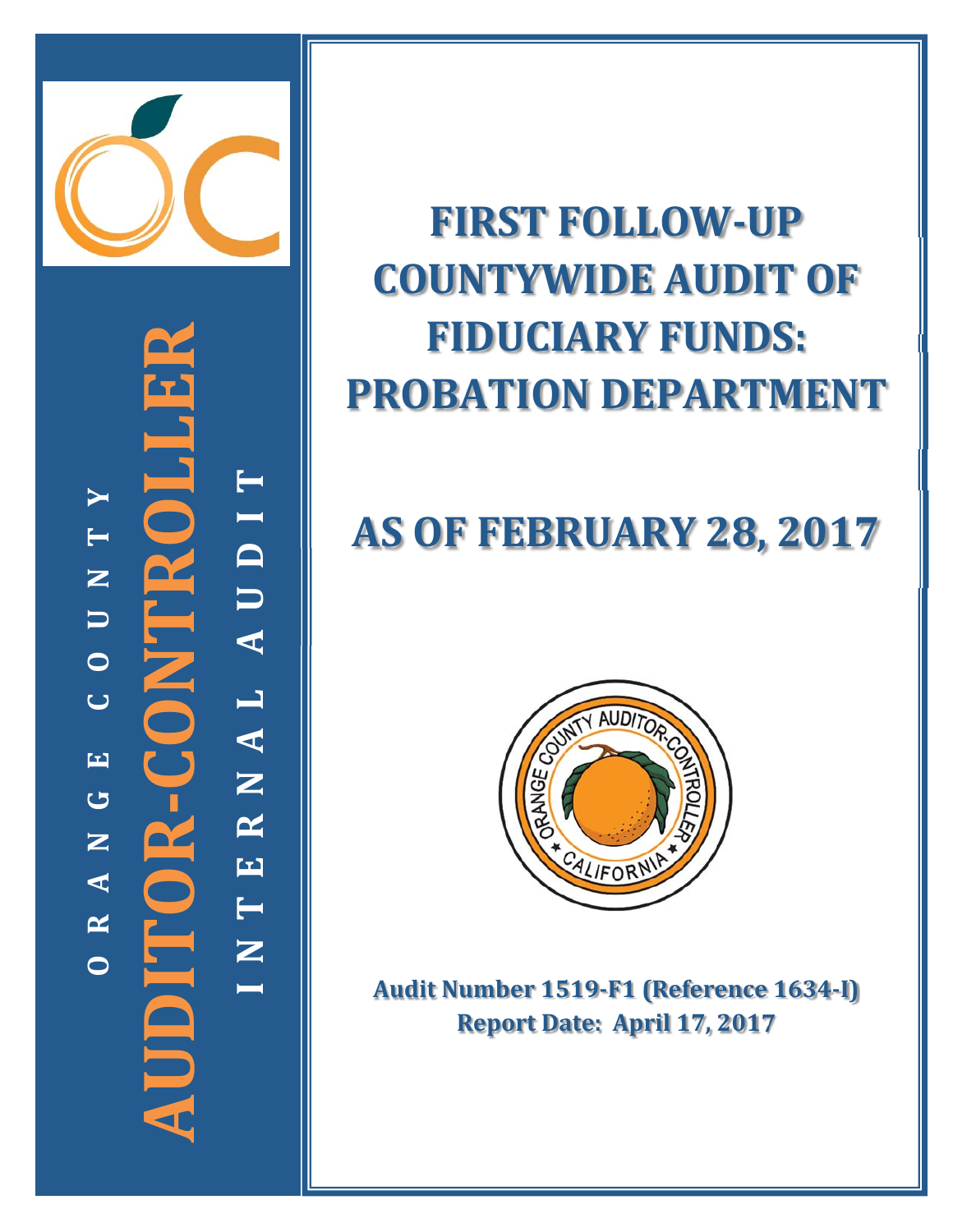

# **Eric H. Woolery, CPA Orange County Auditor‐Controller**

**Toni Smart, CPA Scott Suzuki, CPA, CIA, CISA Lily Chin, CPA, CGMA**

**Director, Internal Audit Assistant Director Audit Manager II**

**12 Civic Center Plaza, Room 200 Santa Ana, CA 92701**

Auditor-Controller Web Site www.ac.ocgov.com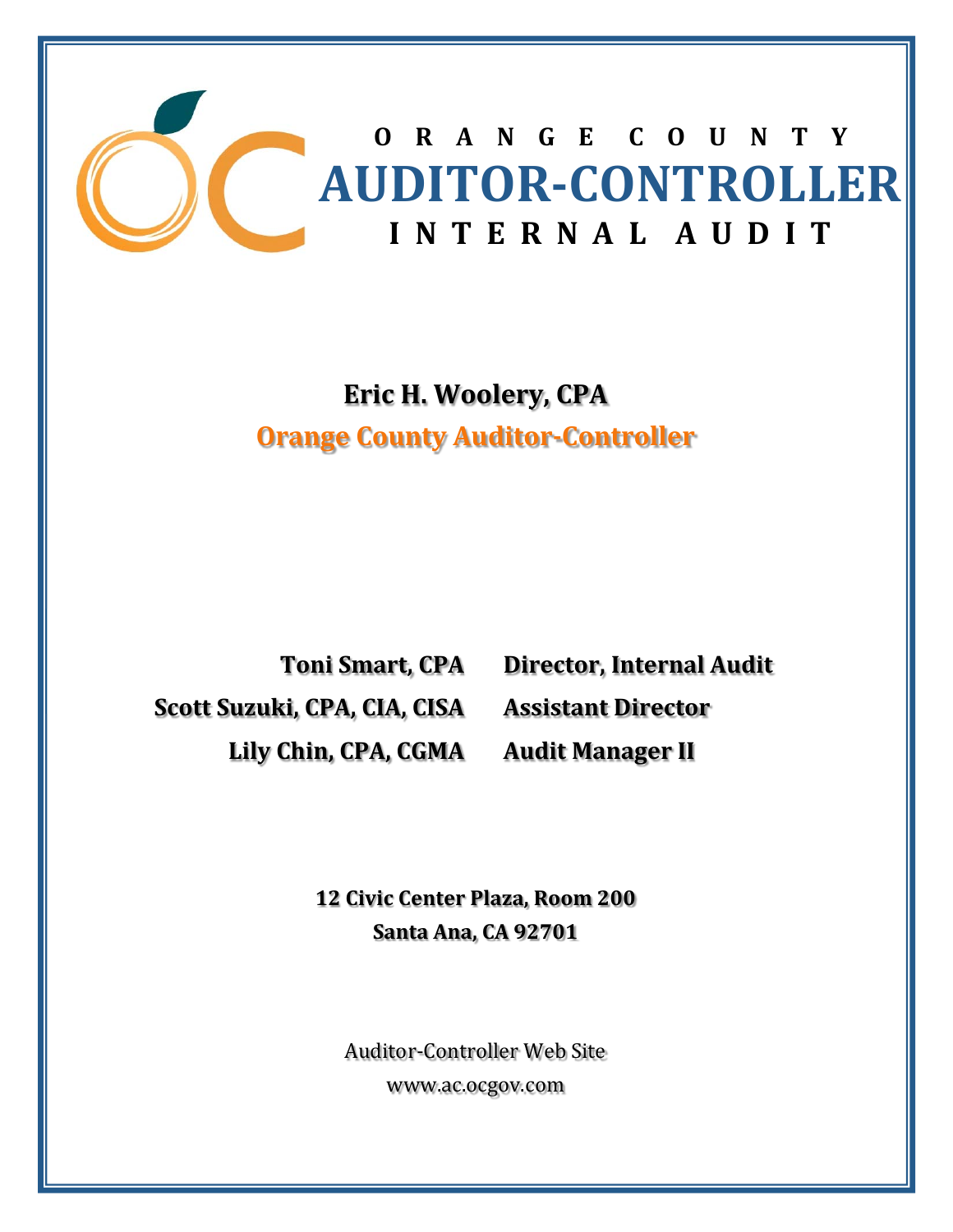

#### **ERIC H. WOOLERY, CPA**  AUDITOR-CONTROLLER

# **Transmittal Letter**



**Audit No. 1519-F1 (Reference 1634-I)** 

# **April 17, 2017**

**TO:** Steven J. Sentman, Chief Probation Officer Probation Department

**SUBJECT:** First Follow-Up Countywide Audit of Fiduciary Funds: Probation Department, Original Audit No. 1519, Issued May 4, 2016

We have completed our First Follow-Up Countywide Audit of Fiduciary Funds for the Probation Department as of February 28, 2017. Our final report is attached for your review.

I submit an **Audit Status Report** quarterly to the Audit Oversight Committee (AOC) and a quarterly report to the Board of Supervisors (BOS) where I detail any critical and significant audit findings released in reports during the prior quarter and the implementation status of audit recommendations as disclosed by our Follow-Up Audits. Accordingly, the results of this Follow-Up Audit will be included in future status reports to the AOC and BOS.

Toni Smart, CPA, Director Auditor-Controller Internal Audit Division

#### **Attachments**

Other recipients of this report: Members, Board of Supervisors Members, Audit Oversight Committee Eric H. Woolery, Auditor-Controller Frank Kim, County Executive Officer Lilly Simmering, Deputy Chief Operating Officer Bryan Prieto, Chief Deputy Probation Officer Dana Shultz, Director of Administrative & Fiscal Division, Probation Department Jon Humann, Accounting & Financial Unit Manager, Probation/Administrative & Fiscal Division Armond Nazaar, Accounting Manager, Probation/Administrative & Fiscal Division Foreperson, Grand Jury Robin Stieler, Clerk of the Board of Supervisors Macias Gini & O'Connell LLP, County External Auditor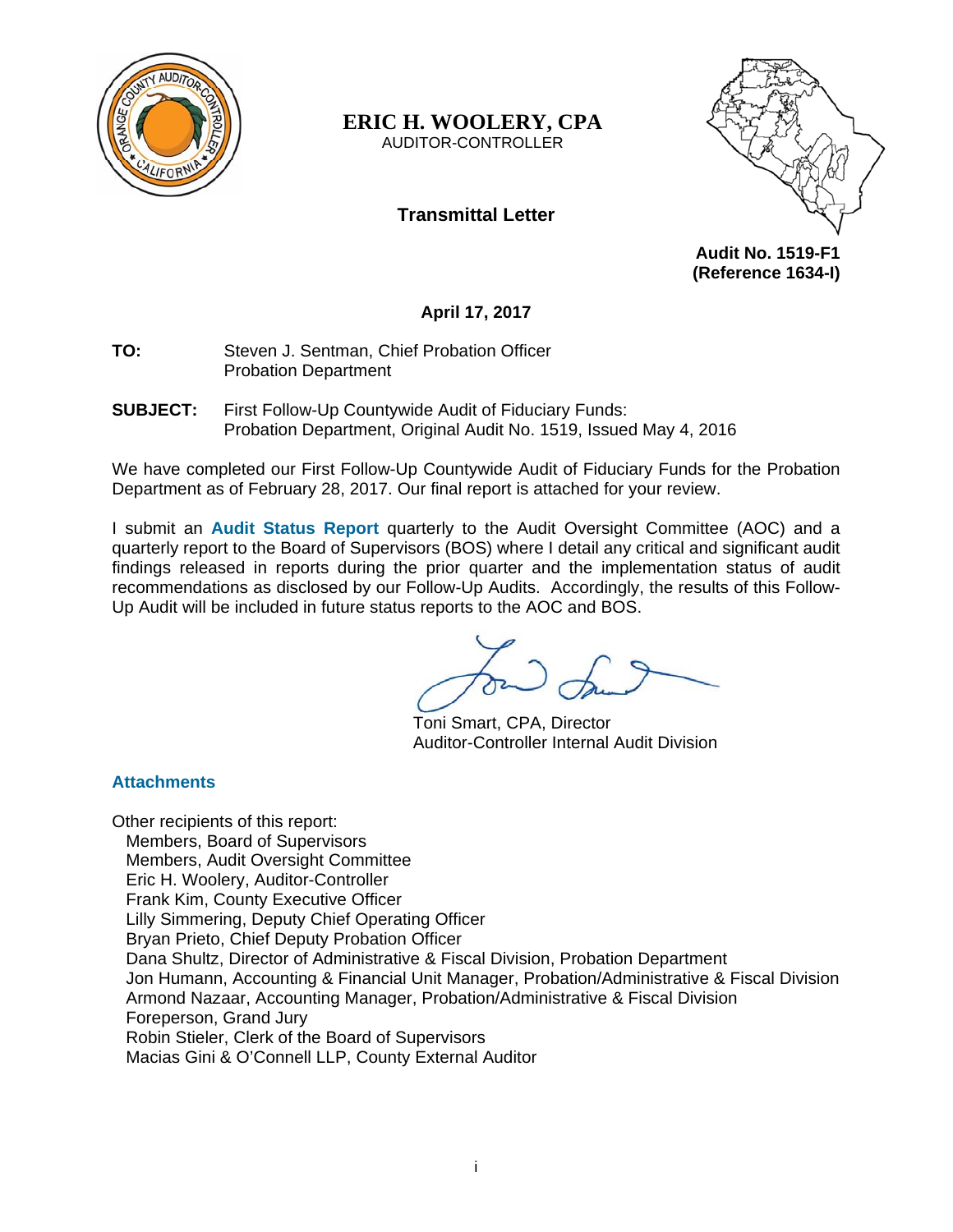

### *First Follow-Up Countywide Audit of Fiduciary Funds: Probation Department Audit No. 1519-F1 (Reference 1634-I)*

**As of February 28, 2017**

| <b>Transmittal Letter</b>        |   |
|----------------------------------|---|
| <b>Internal Auditor's Report</b> |   |
| <b>SCOPE</b>                     | 1 |
| <b>BACKGROUND</b>                | 1 |
| <b>RESULTS</b>                   | 4 |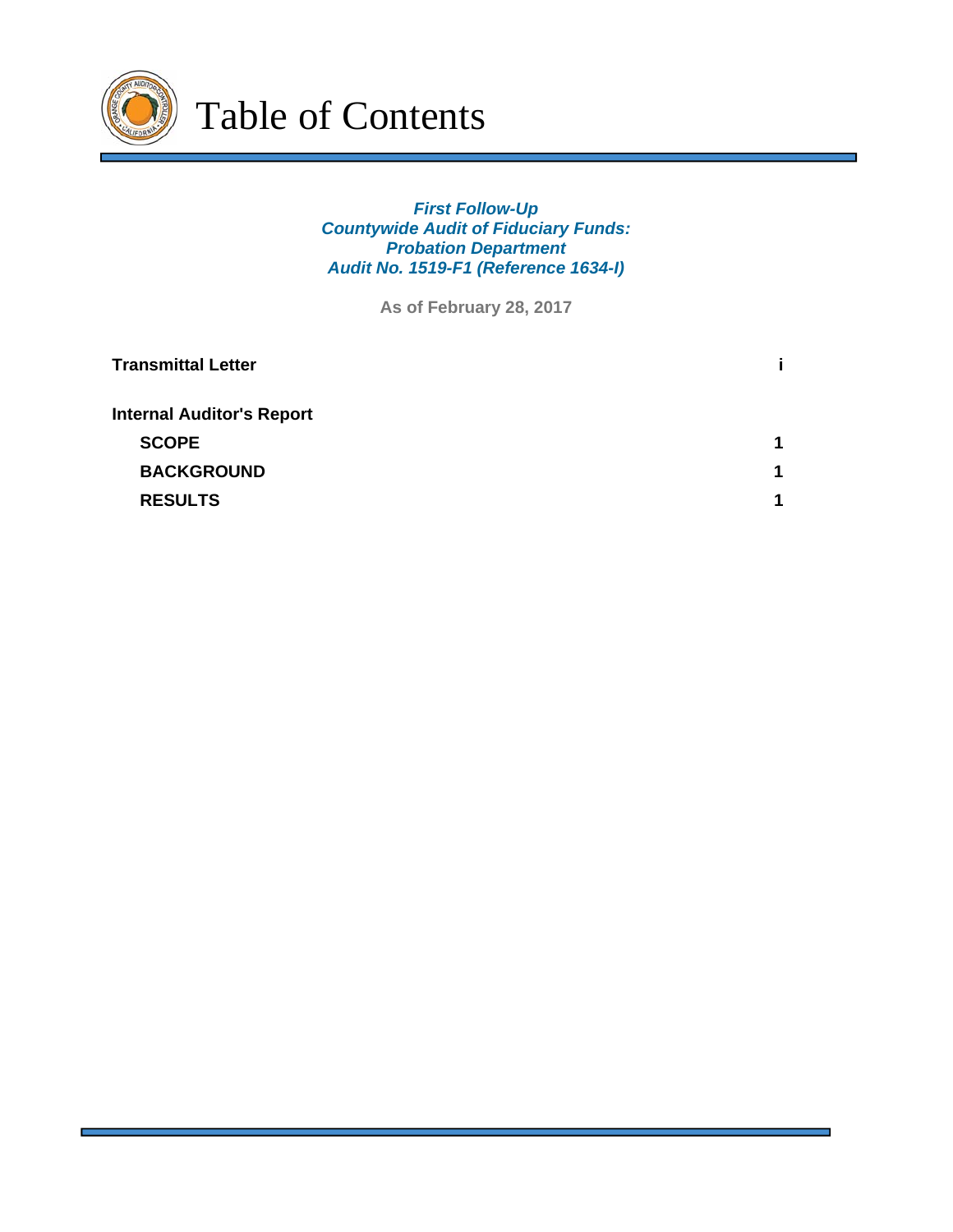

### **Audit No. 1519-F1 April 17, 2017 (Reference 1634-I)**

- TO: Steven J. Sentman, Chief Probation Officer Probation Department
- FROM: Toni Smart, CPA, Director Auditor-Controller Internal Audit Division
- SUBJECT: First Follow-Up Countywide Audit of Fiduciary Funds: Probation Department, Original Audit No. 1519, Issued May 4, 2016

#### **SCOPE**

We completed a First Follow-Up Countywide Audit of Fiduciary Funds for the Probation Department. Our audit was limited to reviewing actions taken as of February 28, 2017, to implement the **five (5) recommendations** from our original audit.

#### **BACKGROUND**

We conducted a countywide audit of fiduciary funds. The Probation Department had three fiduciary funds. Our audit of internal controls over the selected fiduciary funds administered by the Probation Department was performed to ensure the funds were properly administered, safeguarded, and maintained in compliance with County policy, procedures, and specific fund requirements for the period from July 1, 2014 through June 30, 2015. Our original audit identified **one (1) Significant Control Weakness** and **four (4) Control Findings**.

#### **RESULTS**

Our First Follow-Up Audit found that the Probation Department **implemented four (4) recommendations and is in the process of implementing the remaining recommendation** from the original audit.

Based on our First Follow-Up Audit, the following is the implementation status of the five (5) original recommendations:

#### **Finding No. 1 – No Policies and Procedures for Funds 346 and 2AE (Control Finding)**

**Recommendation No. 1:** Probation Department establish written policies and procedures that describe the administration and reconciliation requirements for Funds 346 and 2AE.

Current Status: **Implemented.** Our First Follow-Up Audit found that the Probation Department established policies and procedures describing fund reconciliation requirements and follows the County Accounting Manual (CAM) F-4 – Fiduciary Funds in administration of fiduciary funds. Because of the actions taken by the Probation Department, we consider this recommendation implemented.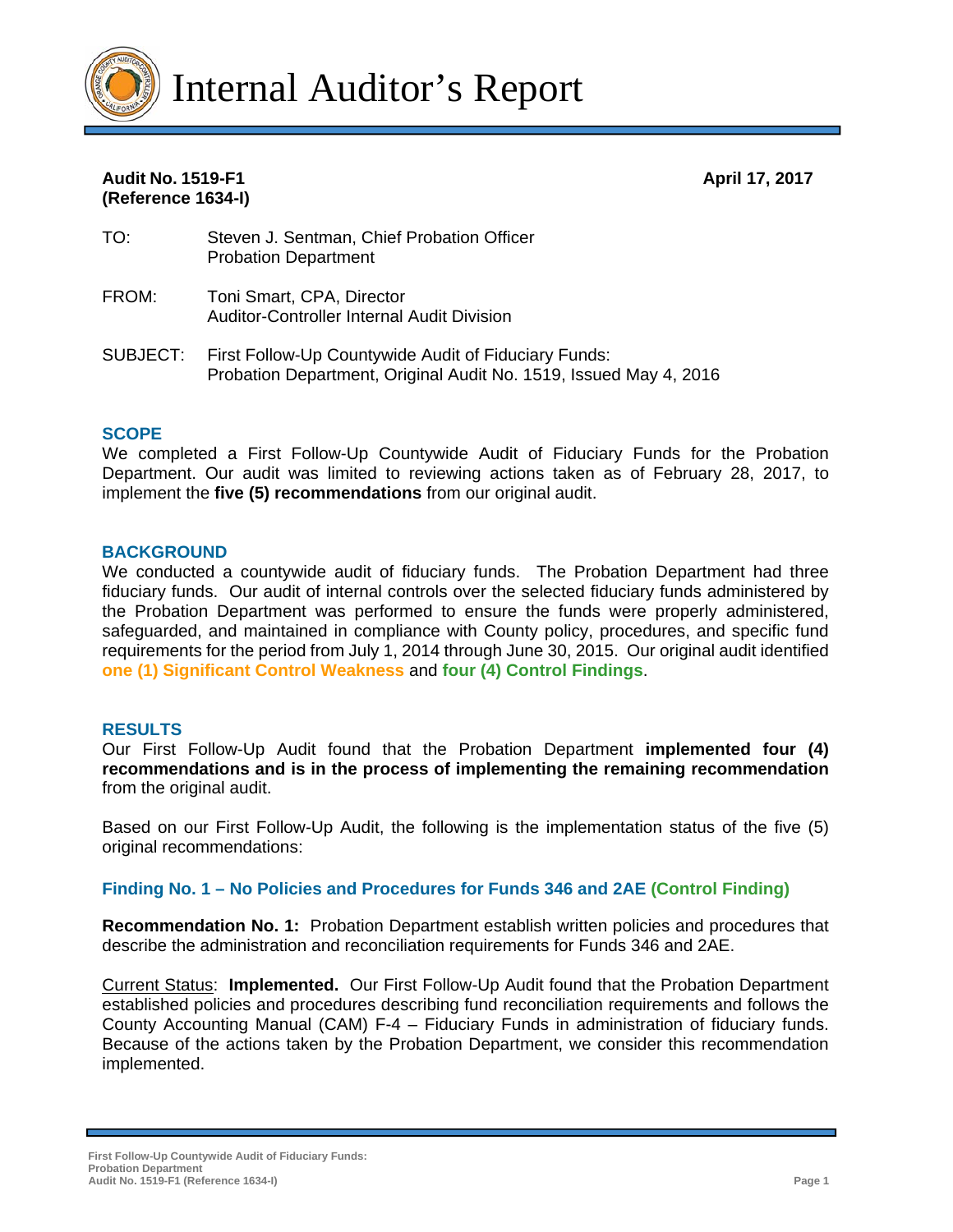

#### **Finding No. 2 – No Subsidiary Ledgers or Reconciliations for Funds 346 and 2AE (Significant Control Weakness)**

**Recommendation No. 2:** Probation Department take measures to establish subsidiary records and reconcile Funds 346 and 2AE.

Current Status: **Implemented.** Our First Follow-up Audit found that the Probation Department established subsidiary ledgers for Funds 346 and 2AE in its subsidiary system by assigning program codes designated for the two funds. We reviewed the December 2016 reconciliation and found that the two funds are reconciled. Because of the actions taken by the Probation Department, we consider the recommendation implemented.

#### **Finding No. 3 – Fiduciary Sub-Accounts with No Activity Should Be Evaluated (Control Finding)**

**Recommendation No. 3:** Probation Department determine if inactive DBSAs in Fund 347 should be closed-out if no longer needed for Probation operations.

Current Status: **Implemented.** Our First Follow-Up Audit found that the Probation Department reviewed the DBSAs in Fund 347 and submitted a request to the Auditor-Controller in June 2016 to delete 27 inactive DBSAs. The Probation Department received a confirmation from the Auditor-Controller that the request was processed. Because of the actions taken by the Probation Department, we consider the recommendation implemented.

## **Finding No. 4 – Fund 347 Reconciling Differences Need to Be Resolved (Control Finding)**

**Recommendation No. 4:** Probation Department work towards resolving the long-outstanding reconciling differences in Fund 347. Probation should also evaluate the fund usage and name of the DBSA currently referred to as *Unreconciled Control Accounts*.

Current Status: **In Process.** Our First Follow-Up Audit found that the Probation Department changed the DBSA name for Fund 347-9200-0999 from *Interest Earned on Trust Fund Deposits* to *Unreconciled Control Accounts* in CAPS+ to properly reflect Probation's fund. The Probation Department researched this DBSA and identified that the balance of \$27,071 is comprised of unclaimed monies. The Probation Department submitted an escheatment request to the Treasurer-Tax Collector (T-TC) and is awaiting for the T-TC to complete the escheatment of the balance.

Fund 347-9200-9999 – *Hold Trust Fund – Suspense* contains funds received requiring further research by Collection Officers to apply the funds to appropriate accounts. Probation assigned resources to research, identify, and resolve these funds. As of the original audit period ended June 30, 2015, the fund balance was \$404,349, and as of December 31, 2016, the fund balance was \$192,365. While Probation has made progress by resolving over 50% of the fund balance, \$134,376 of the unresolved balance is over 90 days old. The Probation Department continues to assign resources to research, identify, and resolve the old balance. Because of the actions taken by the Probation Department, we consider this recommendation in process of being implemented.